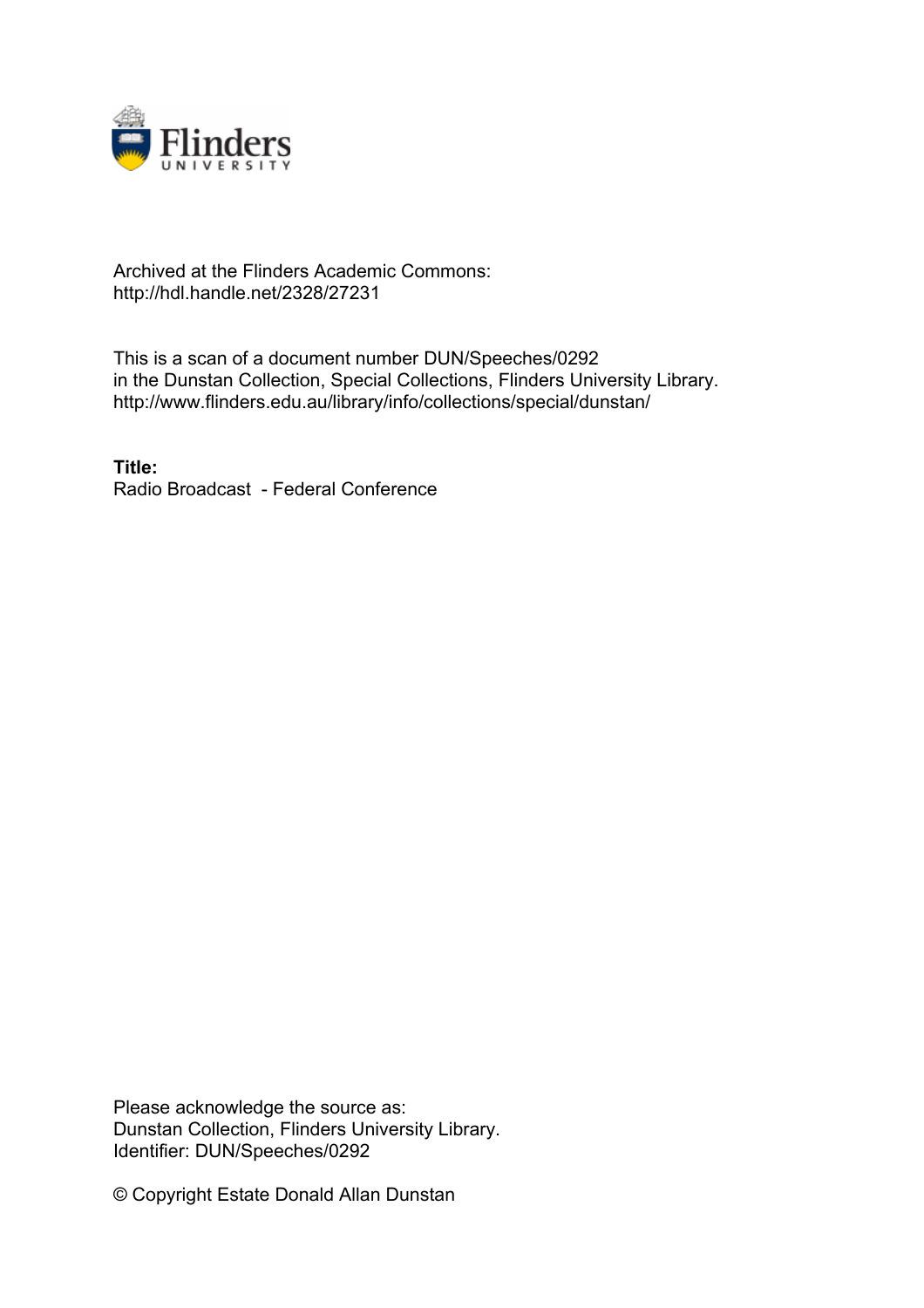BROADCAST BY THE HON. THE PREMIER, MR. D.A. DUNSTAN, Q.C., M.P. **5-K.A., FRIDAY, 4TH AUGUST, 1967.** 

 $Jq2 \theta q$ 

**GOOD EVENING :** 

**Today the Labor Party's 27th biennial conference ended in Adelaide. If one reads the Press, the impression that one gains is that the major issue facing this particular conference was the question of some reorganisation of the Labor Party's Federal structure It is a little strange that so much concentration is put upon this by the Press. The Federal structures of other political parties are not nearly as democratic as the existing Labor Party Federal structure, yet nothing is said about the way in which a Leader of a Party in the cases of other Parties - may simply hand down his own decisions dictating to the rank and file of the Party as to what policy will be in the future, whereas the Labor Party's structure is always based upon consultation and giving the effective voice of the rank and file. But, to read the Press one would think that the major thing was this reorganisation of the Federal structure of the Labor Party and that Mr. Whitlam had been demanding a major reorganisation at this conference. He was supposed to have done this on the basis of some proposals put to the Labor Party some time ago by its Federal Secretary, Mr. Cyril Wyndham. Now, what indeed were the Wyndham proposals for the Labor Party? These involved some changes in the personnel of the Federal Executive and Federal Conference in the Labor Party as interim measures, and, in the long run, an inquiry to establish membership, costs, finance, and the like, to see whether there should not be, instead of a Federal structure, people representing each particular State organisation at a Federal conference, a structure in which there should be direct representation from Federal Unions and Federal electorate committees, without having to go through the local State branch organisation. But this was merely an inquiry - a long-term thing to establish the basis upon which decisions could be made. Mr. Whitlam certainly had wanted to see some kind of inquiry of this kind so that in the long term some decisions on these matters could be made on the basis of adequate information.**